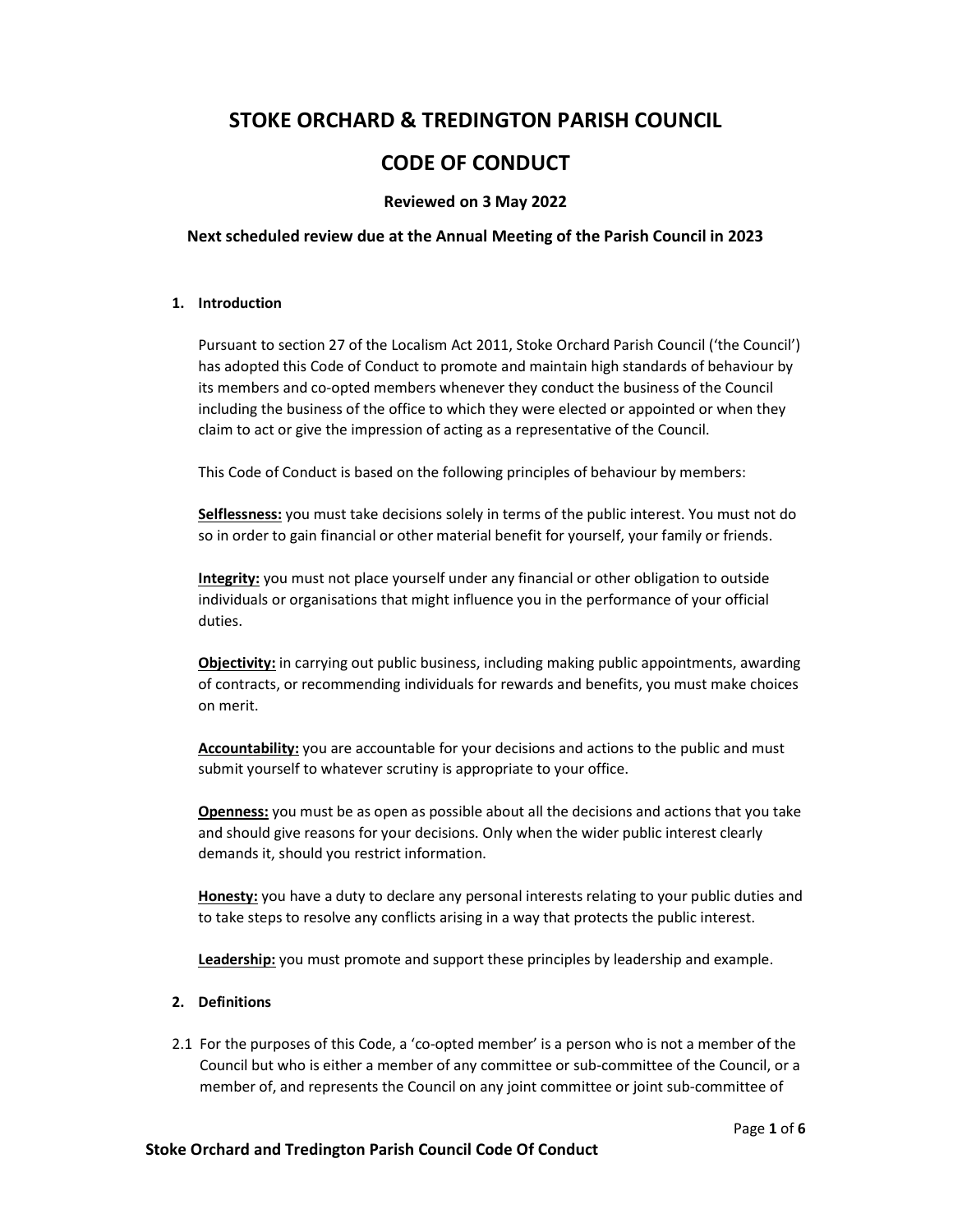the Council, and who is entitled to vote on any question that falls to be decided at any meeting of that committee or sub-committee.

- 2.2 For the purposes of this Code, a 'meeting' is a meeting of the Council, any of its committees, sub-committees, joint committees or joint sub-committees.
- 2.3 For the purposes of this Code, and unless otherwise expressed, a reference to a member of the Council includes a co-opted member of the Council.
- 2.4 The interests listed in Appendix A are "Disclosable Pecuniary Interests", those listed in Appendix B are "Other Interests"

## 3. Members obligations

When a member of the Council acts, claims to act or gives the impression of acting as a representative of the Council, he/she has the following obligations:

3.1 To behave in such a way that a reasonable person would regard as respectful

- 3.2 Not act in a way which a reasonable person would regard as bullying or intimidatory
- 3.3 Not seek to improperly confer an advantage on any person
- 3.4 To use the resources of the Council in accordance with its requirement

3.5 Not disclose information which is confidential or where disclosure is prohibited by law.

## 4. Registration of interests

4.1 Within 28 days of this Code being adopted by the Council, or the member's election or the co opted member's appointment (where that is later), he / she shall register all interests which fall within the categories set out in Appendices A and B.

4.2 Upon the re-election of a member or the re-appointment of a co-opted member, he / she shall within 28 days re-register any interests in Appendices A and B.

4.3 A member shall register any change to interests or new interests in Appendices A and B within 28 days of becoming aware of it.

4.4 A member need only declare on the public register of interests the existence - but not the details - of any interest which the Monitoring Officer agrees is a 'sensitive interest'. A sensitive interest is one which, if disclosed on a public register, could lead the member or a person connected with the member to be subject to violence or intimidation.

#### 5. Declarations of interest

5.1 If the interest is listed in Appendix A the member shall not participate in any discussion or vote on the matter and shall withdraw from the meeting.

5.2 If the interest is listed in Appendix B, the member shall withdraw from the meeting unless he wishes to speak on the matter, in which case he may do so provided that:

5.2.1 the public are also allowed to speak, and

5.2.2 he declares his interest he shall then withdraw from the meeting.

5.3 In every case where the interest is a sensitive one, it should be declared but not the nature of it.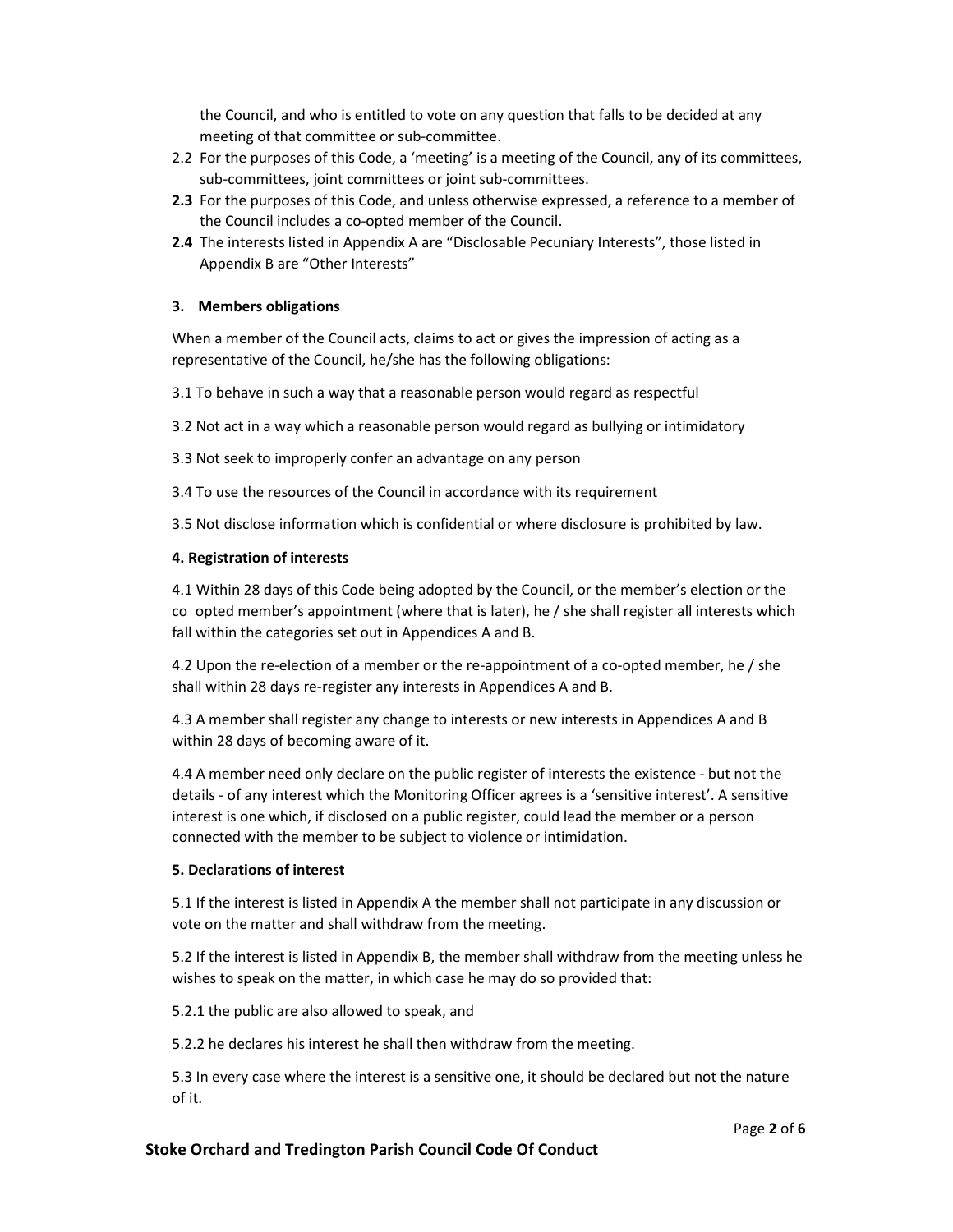5.4 Where the matter relates to a financial interest of a friend, relative or close associate he shall declare the nature of the interest and withdraw from the meeting. If he wishes to speak on the matter then sub clauses 5.2.1 & 5.2.2 apply

### 6 Dispensations

On a written request made to the Council's proper officer, the Council may grant a member dispensation to participate in a discussion and vote on a matter if

6.1 he / she has an interest in Appendices A and B if the Council believes that the number of members otherwise prohibited from taking part in the meeting would impede the transaction of the business; or

6.2 it is in the interests of the inhabitants in the Council's area to allow the member to take part or

6.3 it is otherwise appropriate to grant a dispensation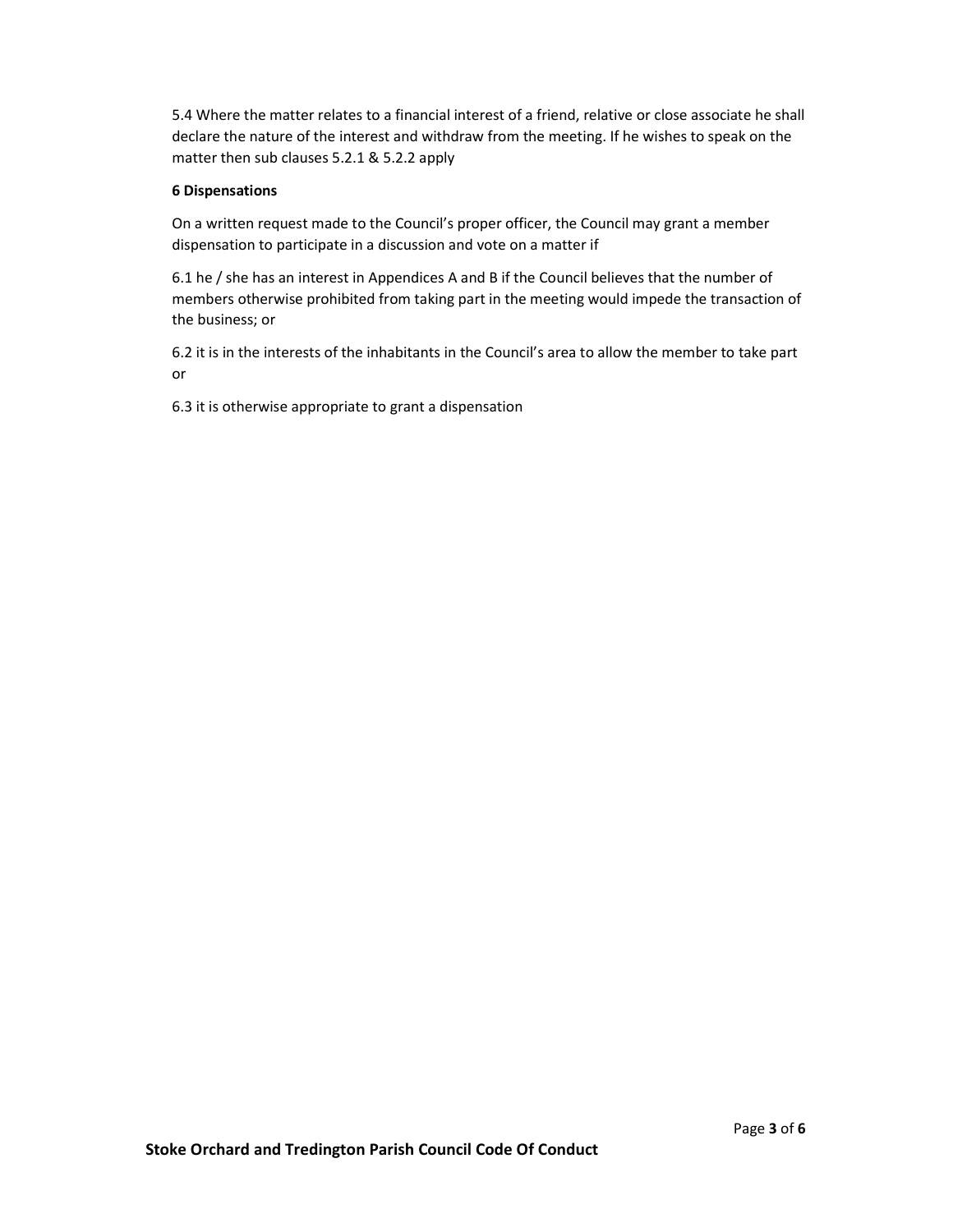# Appendix A

### Disclosable Pecuniary Interests

The interests set out below are "Disclosable Pecuniary Interests" in accordance with the Localism Act 2011 and Members must notify the Monitoring Officer in accordance with Paragraphs 8(1)-(3) of this Code of Conduct of any interest which is an interest of the Member or of any of the following:

- the Member's spouse or civil partner;
- a person with whom the Member is living as husband and wife; or

• a person with whom the Member is living as if they were civil partners; and the Member is aware that that other person has the interest.

| <b>Subject</b>             | Disclosable Pecuniary Interest                                                                                                                                                                                                                                                                                                                                                                                                                  |
|----------------------------|-------------------------------------------------------------------------------------------------------------------------------------------------------------------------------------------------------------------------------------------------------------------------------------------------------------------------------------------------------------------------------------------------------------------------------------------------|
|                            |                                                                                                                                                                                                                                                                                                                                                                                                                                                 |
| Employment, Office, Trade, | Any employment, office, trade, profession or Profession or                                                                                                                                                                                                                                                                                                                                                                                      |
| Vocation                   | vocation carried on for profit or gain.                                                                                                                                                                                                                                                                                                                                                                                                         |
| Sponsorship                | Any payment or provision of any other financial benefit<br>(other than from the relevant authority) made or provided<br>within the relevant period in respect of any expenses<br>incurred by M in carrying out duties as a member, or<br>towards the election expenses of M. This includes any<br>payment or financial benefit from a Trade Union within the<br>meaning of the Trade Union and Labour Relations<br>(Consolidation) Act 1992(a). |
| Contracts                  | Any contract which is made between the relevant person (or<br>a body in which the relevant person has a beneficial<br>interest) and the relevant authority $-$ (a) under which goods<br>or services are to be provided or works are to be executed;<br>and (b) which has not been fully discharged.                                                                                                                                             |
| Land                       | Any beneficial interest in land which is within the area of the<br>relevant authority.                                                                                                                                                                                                                                                                                                                                                          |
| Licences                   | Any licence (alone or jointly with others) to occupy land in<br>the area of the relevant authority for a month or longer.                                                                                                                                                                                                                                                                                                                       |
| <b>Corporate Tenancies</b> | Any tenancy where (to M's knowledge) -<br>(a) the landlord is the relevant authority; and<br>(b) the tenant is a body in which the relevant person has a<br>beneficial interest.                                                                                                                                                                                                                                                                |
| <b>Securities</b>          | Any beneficial interest in securities of a body where -                                                                                                                                                                                                                                                                                                                                                                                         |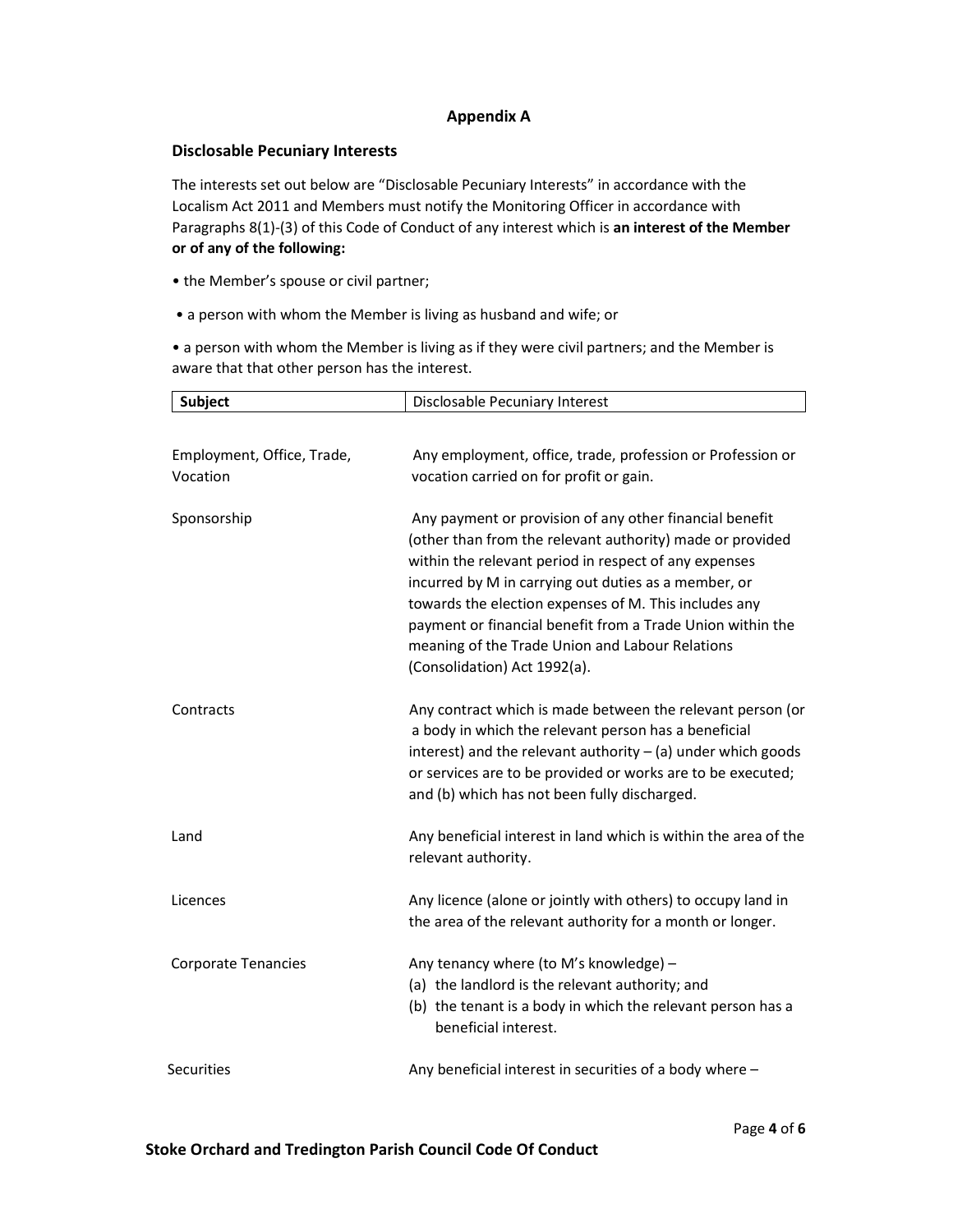- (a) that body (to M's knowledge) has a place of business or land in the area of the relevant authority; and
- (b) either
	- (i) the total nominal value of the securities exceeds £25,000 or one hundredth of the total issued share capital of that body; or
	- (ii) if the share capital of that body is of more than one class, the total nominal value of the shares of any one class in which the relevant person has a beneficial interest exceeds one hundredth of the total issued share capital of that class.

(a) "the Act" means the Localism Act 2011;

(b) "body in which the relevant person has a beneficial interest" means a firm in which the relevant person is a partner or a body corporate of which the relevant person is a director, or in the securities of which the relevant person has a beneficial interest;

(c) "director" includes a member of the committee of management of an industrial and provident society;

(d) "land" excludes an easement, servitude, interest or right in or over land which does not carry with it a right for the relevant person (alone or jointly with another) to occupy the land or to receive income;

- (e) "M" means a member of a relevant authority;
- (f) "member" includes a co-opted member;
- (g) "relevant authority" means the authority of which M is a member;

(h) "relevant period" means the period of 12 months ending with the day on which M gives a notification for the purposes of section 30(1) or section 31(7), as the case may be, of the Act;

(i) "relevant person" means M or any other person referred to in section 30(3)(b) of the Act;

(j) "securities" means shares, debentures, debenture stock, loan stock, bonds, units of a collective investment scheme within the meaning of the Financial Services and Markets Act 2000(b) and other securities of any description, other than money deposited with a building society.